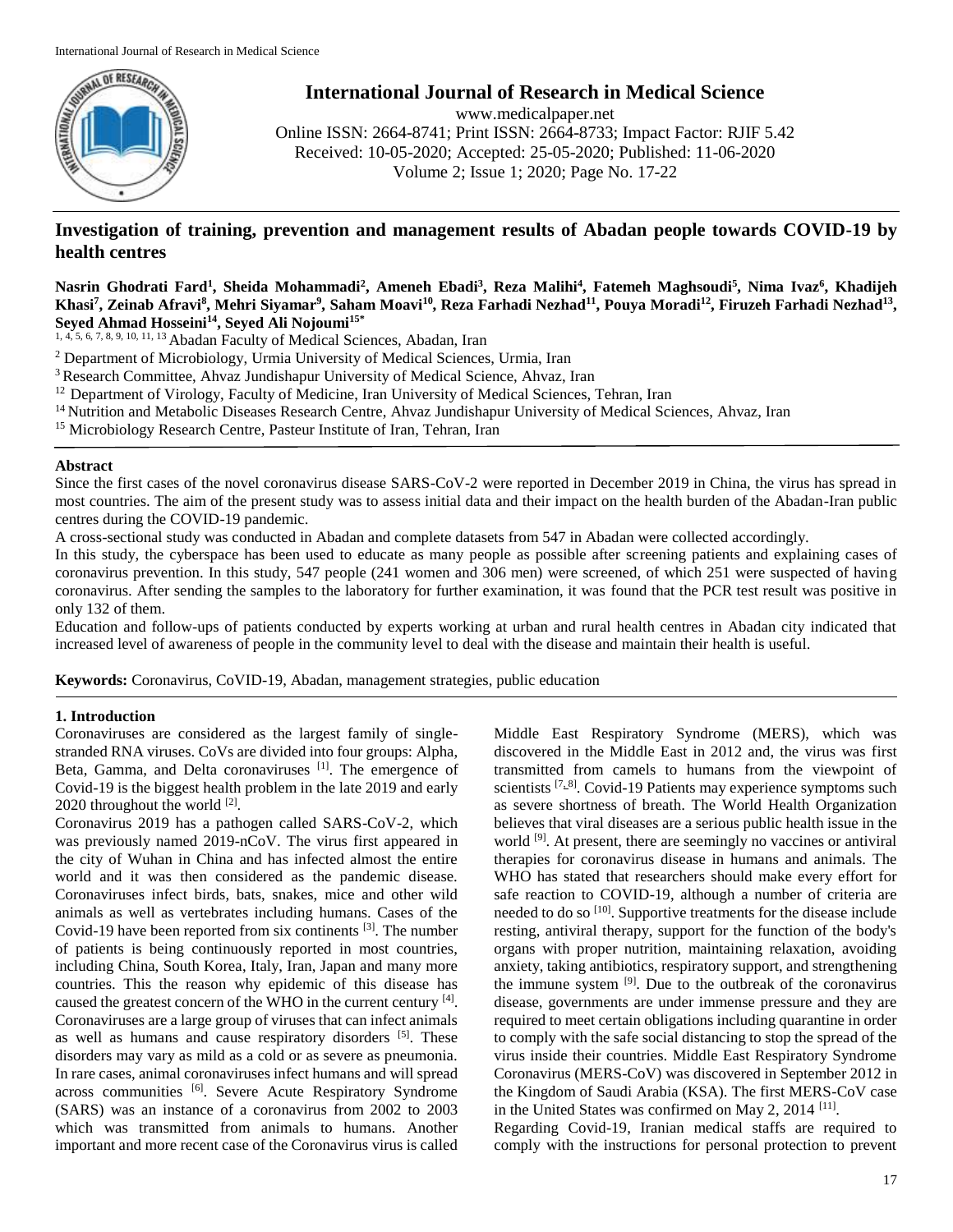spread of this new virus using all the new instructions of the Ministry of Health and medical education centres, when interacting with patients. Hospital staff, visitors and people in the community were asked to be screened for symptoms. This study reflects the results of screening the Abadan rural and urban health service bases, in Iran. A total number of 547 people, including pregnant mothers, children, middle-aged, elderly, young people and adolescents, were screened by telephone, according to an expert checklist. In this paper, the authors generally collected some data consisting of epidemiological content, clinical reports, diagnosis, treatment and prevention of coronavirus disease. The results of the research can accordingly be observed in the tables.

#### **2. Methods**

Iran's health centres and services have managed to equip themselves to serve the people by the Coronavirus operational prevention and management plans at the community level due to the spread of the disease in Iran and the report of positive COVD-19 cases in various locations. The launch of Corona self-reporting website (https://salamat.gov.ir) by the Ministry of Health in Iran was the first step to manage the disease for people in the community <sup>[12]</sup>. Whereby, people informed the health experts of each city about the level of their infection through registering

their symptoms within the website. After the website form was filled by the people, health centre experts were supposed to contact all those who had reported symptoms such as fever, cough, and flu-like symptoms on the website and recorded information about the family as well as the suspected individuals to screen the patients. This study was conducted by a team of health care workers of Abadan Health Centre. The team consisted of a general practitioner, midwifery experts, a clinical psychologist, and family and public health technicians. After screening patients and explaining the cases of disease prevention to them, experts of urban service centres in Abadan city have consulted and raised public awareness in three stages on a roundthe-clock and online basis through a comprehensive collaboration among all employees. The experts divided the number of people in the study into three groups to make the training easier. The first group in the morning from 7:00-11:00, the second group from 12:00-15:00, and the third group from 16:00-22:00, thus, the population of the city were accordingly trained and advised how to tackle the problem. Moreover, the telephone number of the Infectious Diseases Prevention Unit of the health centre was offered to the people so that it could answer their questions if necessary. The checklist for screening questions from the population of the study area is presented in Table 1.

**Table 1:** Checklist related to phone calls from health centres' experts for screening

| BMI<br>above<br>40 | <b>Confrontation with</b><br>foreign nationals |     |    | <b>History of</b><br>trip | international Symptoms | <b>Chronic disease</b>                             |                         |                                        | Gender                |            |          |
|--------------------|------------------------------------------------|-----|----|---------------------------|------------------------|----------------------------------------------------|-------------------------|----------------------------------------|-----------------------|------------|----------|
|                    | N <sub>0</sub>                                 | Yes | No | Yes                       |                        | Weight<br>changes<br>(decrease)<br>and<br>increase | Respiratory<br>problems | Heart<br>failure Hypertension Diabetes | <b>Occupation</b> Age | FemaleMale | Row      |
|                    |                                                |     |    |                           |                        |                                                    |                         |                                        |                       |            |          |
|                    |                                                |     |    |                           |                        |                                                    |                         |                                        |                       |            | $\gamma$ |

Pre-determined forms conducted by telephone included items such as age, occupation, chronic disease, symptoms, weight changes, history of international trip, and confrontation with foreign nationals, were used to investigate the situation in this city. The current status of all subjects covered by this study is determined by the symptoms of Coronavirus (dry cough, travel to endemic areas) and whether their relatives have had a positive test for Coronavirus. During telephone screenings, people who were anxious and stressed about the COVD-19 viral disease were referred to a psychologist or psychiatrist for telephone advice so that their comfort could be stabilized. Moreover, cases of complete control and quarantine in suspected cases such as fever and cough have also been described. Child and middle-aged care was highly recommended in the telephone counseling.

#### **3. Results**

547 patients with Covid-19 participated in this descriptive study at Abadan Health Centre. The demographic information of these

patients is given in Table 2. 44.1% of the samples were male patients and 9.55% were female. 9.5% of the samples had a body mass index (BMI) higher than 40 and 90.5% of them had a BMI less than 40. 25.6% of the patients had diabetes, 39.5% had high blood pressure, 15.7% had lung disease, 11.2% suffered from kidney disease and 8% showed heart disease. In this study, the follow-up surveillance of patients with Covid-19 in Abadan Health Centre was performed by K- test; also, the relationship between different levels of people's status with other variables was examined and the following results seen in Table 3 were obtained.

There was a significant relationship between the status of individuals and the male-female gender ( $p$  <0.001). There was also a significant relationship between disease status and disease history ( $p < 0.001$ ).

| Percentage | <b>Number</b> |        | Demographic information |  |  |  |
|------------|---------------|--------|-------------------------|--|--|--|
| 9/5        | 52            | >40    | <b>BMI</b>              |  |  |  |
| 90/5       | 495           | 40<    |                         |  |  |  |
| 55/9       | 241           | Female | Gender                  |  |  |  |
|            | 306           | Male   |                         |  |  |  |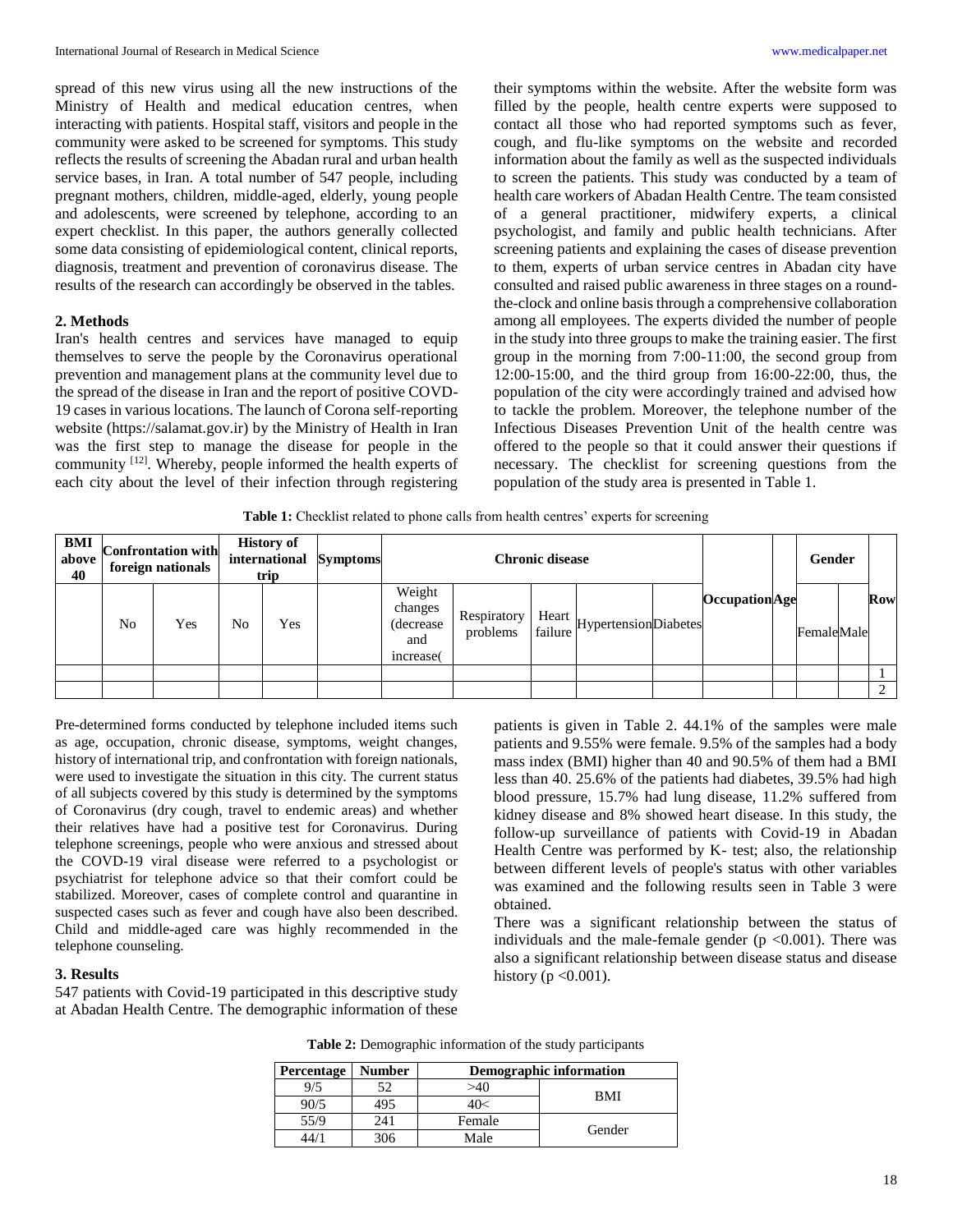| 58/5 | 320 | Yes                | History of international     |  |
|------|-----|--------------------|------------------------------|--|
| 41/5 | 227 | No                 | trip                         |  |
| 58/5 | 320 | Yes                | History of confrontation     |  |
| 41/5 | 74  | No                 | with foreign nationals       |  |
| 25/6 | 140 | Diabetes           |                              |  |
| 39/5 | 216 | Hypertension       |                              |  |
| 15/7 | 86  | Pulmonary problems | History of the disease       |  |
| 11/2 | 61  | Kidney failure     |                              |  |
| 8/0  | 44  | Heart failure      |                              |  |
| 30/0 | 164 | Healthy            |                              |  |
| 45/9 | 251 | Suspected          | The status of<br>individuals |  |
| 24/1 | 132 | Positive           |                              |  |
| 100  | 547 |                    | Total                        |  |

|         |                                  | The status of the individuals |           |                    |                                                 |  |  |  |
|---------|----------------------------------|-------------------------------|-----------|--------------------|-------------------------------------------------|--|--|--|
| p-value | Positive                         | Suspected                     | Healthy   | <b>Variable</b>    |                                                 |  |  |  |
|         | Number (%) Number (%) Number (%) |                               |           |                    |                                                 |  |  |  |
| 0/001<  | 59)19/3(                         | 162)52/9(                     | 85)27/8(  | Female             |                                                 |  |  |  |
|         | 73)30/3(                         | 89)36/9(                      | 79)32/8(  | Male               | Gender                                          |  |  |  |
| 0/812   | 12)23/1(                         | 26)50(                        | 14)26/9(  | 40>                | BMI                                             |  |  |  |
|         | 120                              | 225)45/5(                     | 150)30/3( | 40<                |                                                 |  |  |  |
| 0/046   | 86)26/9(                         | 150)46/9(                     | 84)26/20  | Yes                | History of international trip                   |  |  |  |
|         | 46)20/3(                         | 101)44/5(                     | 80)35/2(  | N <sub>o</sub>     |                                                 |  |  |  |
| 0/046   | 86)26/9(                         | 150)46/9(                     | 84)26/2(  | <b>Yes</b>         | History of confrontation with foreign nationals |  |  |  |
|         | 46)20/3(                         | 101)44/5(                     | 80)35/2(  | N <sub>0</sub>     |                                                 |  |  |  |
| 0/001<  | 31)22/1(                         | 81) 57/9(                     | 28) 20(   | <b>Diabetes</b>    |                                                 |  |  |  |
|         | 56)25/90                         | 65)30/1(                      | 95)44(    | Hypertension       |                                                 |  |  |  |
|         | 14)16/3(                         | 50)58/1(                      | 22)22/6(  | Pulmonary problems | History of the disease                          |  |  |  |
|         | 15)24/6(                         | 36)59(                        | 10)16/4(  | Kidney failure     |                                                 |  |  |  |
|         | 16)36/4(                         | 19)43/2(                      | 9)20/5(   | Heart failure      |                                                 |  |  |  |

In this study, the total number of people screened included: 32 pregnant mothers, 105 elderly people, 93 middle-aged people, 118 children, 78 adolescents and 121 young people. In diagram 1, the population of the study can be observed.



**Diagram 1:** The number of people screened in this study by classification

## **4. Discussion**

In the current century, due to the progressive trend of coronavirus disease and the existence of various information in the online media, patients are required to receive professional advice from physicians in defined hotlines if they have symptoms, conversely, they should not pay massive attention to cyberspace [13]. Due to the pandemic and pneumonia nature of coronavirus (COVID-19), it should be noted that it will have a significant individual and social psychological effect on people. The Chinese government

has announced that it is creating a new psychological crisis intervention model by using Internet technology due to absence of face-to-face services to its citizens. Due to the emergency situation, a group of physicians, psychiatrists, psychologists and social workers has been divided into subgroups, and online shifts were scheduled for psychological interventions on patients and their families [14].

In France, for example, according to the COVID-19 monitoring protocol, patients suspected of having COVID-19 have to call an emergency telephone line (SAMU-Centre 15) before visiting a general practitioner in order to talk to infectious disease specialists at the hospital level. Thus, physicians will review the patient's case by assessing as well as matching the patient's possible criteria. For the patient's case, the health agency of the region should be notified immediately by phone number 24/7, so that all the organizations can realize the spread of the disease and the number of infected individuals in the area and make sure that the desired location is under the control of all health and hospital infection control teams [12]. According to the study conducted by Livingston *et al*. from Lombardy, a densely populated area of northern Italy, the first patient was reported on February 20, 2020, who was hospitalized with unusual symptoms of pneumonia. It turned out later that the person had COVD-19. More interestingly, another 36 cases of the disease were accepted in less than 24 hours. The study found that none of the individuals were in contact with the patient zero, and this is the very bitter beginning of the outbreak of a very deadly disease. Despite the great efforts of the medical staff and health experts to control the illness, the disease is still prevalent particularly among the elderly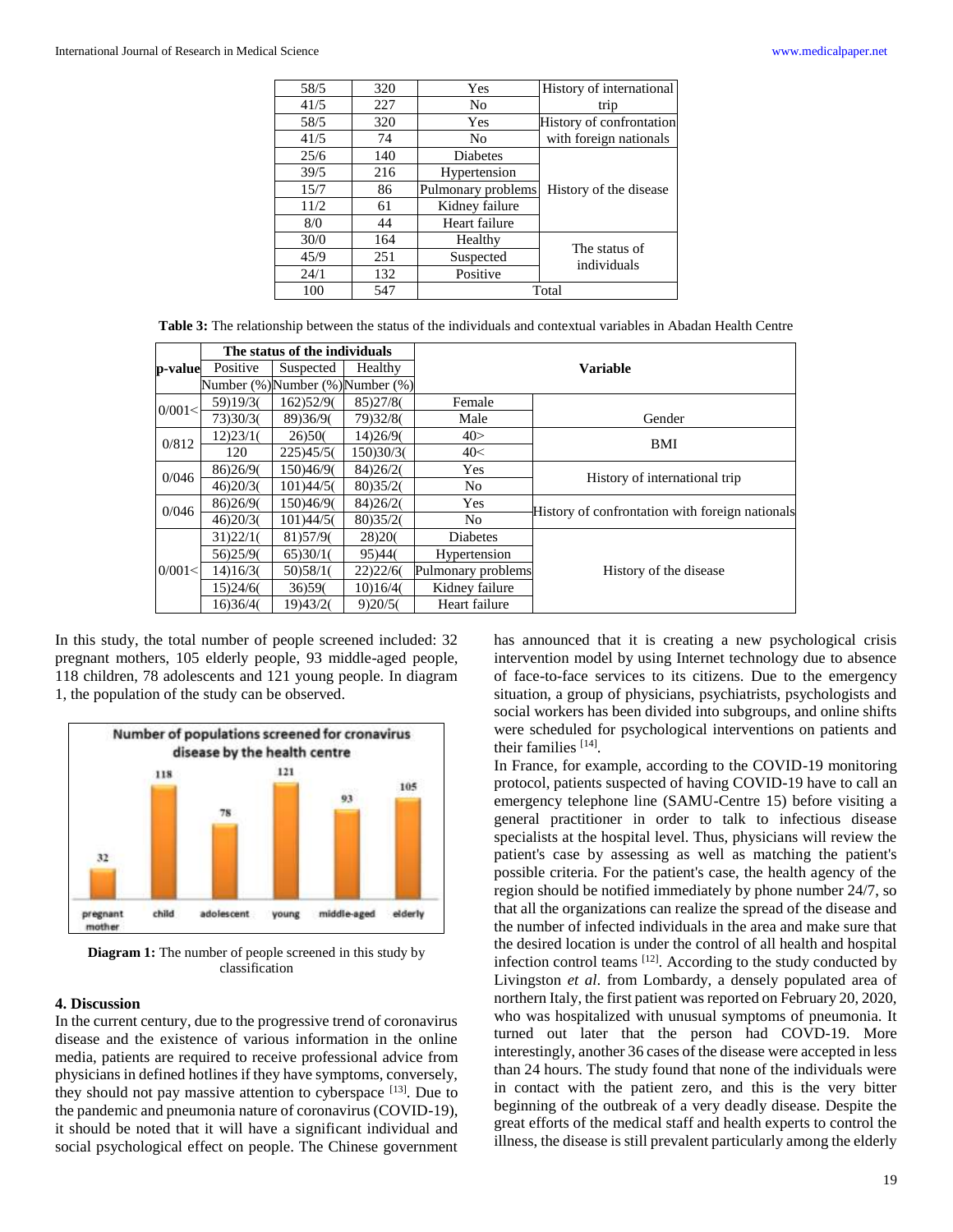and people with special diseases and the number of patients is increasing every day. The mortality rate is very high. The only way to fight the disease is by proper education through the mass media and cyberspace and it seems necessary to make people comply with quarantine conditions to control and prevent COVD-19 [15] .

A report by Mowbray *et al*. shows that the government is under pressure to control the disease in Beijing. All the people were informed with the help of the army. The training, along with classic ads, announcements, loudspeakers and group text messages, was used to prevent public gatherings and to enforce quarantine at home. Finally, the control method was taught to people to reduce the course of the disease development [16].

The results of a study by Wang *et al*. from the neonatal intensive care unit (NICU) reported interesting findings on infants. Due to the rapid spread of COVD-19 in all countries of the world, especially in China, more than 20,000 people were announced to be positive after a laboratory test in China. There were about 100 children with the virus, the youngest of whom was an infant who was born for just 30 hours. With the necessary training of the medical staff to the families of the infants, they were in full quarantine for 14 days in the NICU unit, after which the symptoms of the disease were completely removed. Families were given the necessary training to discharge the infants from the hospital, and eventually the follow-up phone calls continued [17] . Guan *et al*. regularly monitored patients who came to the hospital with acute respiratory problems and analyzed their clinical features individually. The results showed that only 1.18% of people with the virus were in direct contact with wild animals. Other common symptoms in these patients included fever (9.87%) and severe cough (67.7%). Furthermore, no symptoms of diarrhea were observed in this study [18].

Complete explanations were given regarding the observance of disease prevention tips at a school in the UK to increase family awareness through an email from Hill to all parents of students. Finally, the families made sure that the education of the students would continue through Internet. If they had symptoms of the disease and a history of traveling to different areas during this time, they were asked to report these cases so that they could be treated better with the help of the medical staff in a timely manner in order to prevent COVD-19 disease by gaining wide and sufficient information<sup>[19]</sup>.

In a study by Livingston and colleagues from Lombardia, a densely populated area of northern Italy, the first patient was reported on February 20, 2020, with symptoms of an abnormal pneumonia. The person is then diagnosed with COVD-19. More interestingly, another 36 cases of the disease were admitted in less than 24 hours.

Kuwait has a predominantly Arab population, and most of the people under study are Arabs and have similar lifestyles. Due to the similarities between the two countries, we decided to study the two regions in terms of health follow-up during the Covid-19 pandemic. The results of studies from Kuwait indicate that all the principles of quarantine have been fully notified to the public through trainings via WhatsApp groups and people have stopped all their daily traffics and fully complied with the principles of quarantine. The results of a study from Kuwait also showed that due to the full principles of quarantine to prevent the spread of Covid-19 outbreak, a very high weight gain was observed in 522 people of the study population. In the future, this high weight gain

will lead to diseases such as diabetes and hypertension<sup>[20]</sup>. The results of this study did not show significant weight changes in the study due to the similar lifestyle of the two countries, and only a limited number of people gained a BMI above 40 during quarantine. The statistics of this study show a huge difference in the number of people with a BMI above 40 compared to the results reported from Kuwait.

A large number of patients in this study have had a history of foreign trip, although traffic of foreign nationals was not banned due to the proximity of the common border with Iraq and because Abadan is a free-trade zone. Land traffic was through the Shalamcheh Border Terminal before the national quarantine. On the other hand, close cultural ties between the two countries have strengthened relationships such as buying, selling and providing households. For this reason, the history of foreign trip will not be unexpected for the majority of people in this city. The statistical results of this study also show that a history of foreign trip and close contact with foreign nationals can have beneficial effects.

A screening of the study population found that the majority of patients with coronavirus had special diseases such as diabetes, hypertension, lung and heart problems and also renal failure has been observed in a number of cases. According to the protocols of the Ministry of Health in Iran, we can conclude that special diseases in individuals can increase the risk of coronavirus. The statistical results of this study also confirm the significance of this topic. Experts and staff at health centres have repeatedly been involved with training and surveillance of people among the 132 patients whose PCR test results were positive for Covid-19 due to the fact that in these areas, most people have a group life, with a lot of crowd. The quarantine and coronavirus prevention tips have been fully re-taught to the entire population as a result of a positive test to prevent other family members from being infected. After two months of regular follow-up by experts, it became clear that the relevant statistics had not changed significantly. The results of the present study are for 547 people in Abadan City who were screened. Meanwhile, out of 132 definitively positive patients in Abadan city, due to the follow-up and provision of training in the quarantine period, people lived in their own homes and refused to go out. After two months of quarantine in the countryside and the reduction of statistics from all over the country, with the removal announcement of quarantine, provided that the appropriate social distance is observed, many public places have been opened. During this period, the number of coronavirus infection in Abadan has increased by 35%. Alongside blood type family inheritance, environmental factors can also potentially have a significant effect on the type of blood in the next generation. The results of a study by Zhao *et al*. (2020) on the relationship between ABO blood type and COVID-19 susceptibility in 2173 patients with Covid-19 show that the risk of viral infection in the study population was higher in the blood type A with a higher risk of COVID-19 infection and then in the blood type B, and AB blood type in the next rank. However, among those studied, blood type O was less likely to be infected  $[21]$ . During correspondence with the Abadan Blood Transfusion Organization, it was identified that the dominant blood type in Abadan is type B. According to the results of the article by Zhao *et al*., who examined the blood type and the rate of infection in a fixed population, it can be concluded that the rate of infection among people in this study will be high in case of exposure. The results of the present study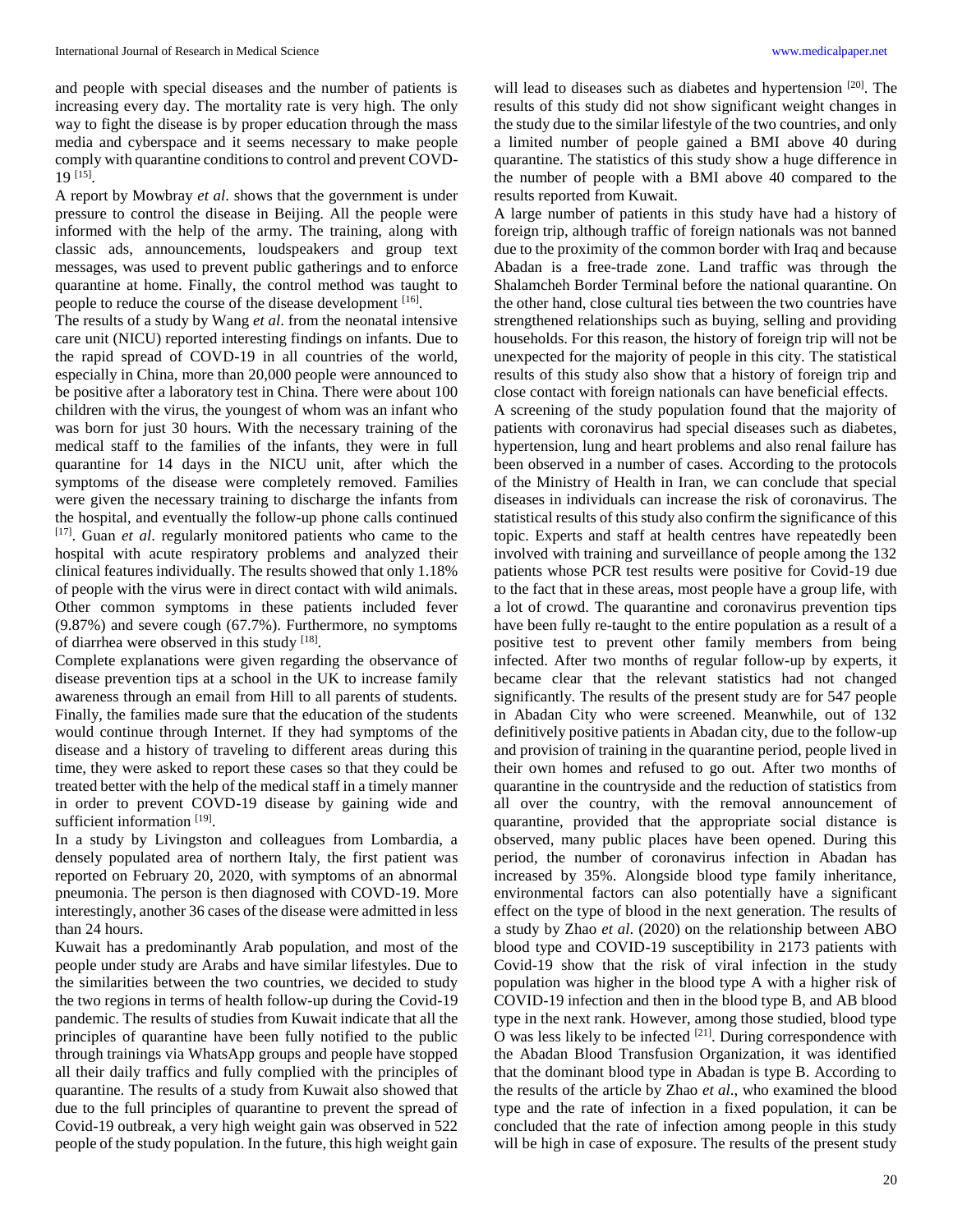showed that from February 20, 2019 to May 17, 2020, due to repeated follow-ups by experts and providing the necessary training to the study population, there was not an increasing trend of coronavirus during the full implementation of quarantine in Abadan City.

General quarantine in Iran has been established for all schools, universities, shops and markets, mosques, parks, cinemas and all public places from early March 2020 to May 2020 and people were only allowed to leave their homes when necessary. While Iran was in quarantine, the health workers of this study continue to work in quarantine conditions and guide all patients in person or by phone to control stress and also provide the necessary training for the purchase of disinfectants and compliance with hygiene. In these telephone conversations, they were told to pass on all the training from the relevant expert to the rest of the family. The results of this training process showed that the transmission of the disease from a positive person to other family members was significantly reduced. After the reduction in statistics, as soon as quarantine was announced, due to the lifestyle of the people in this city who have tribal and collective lives and have a lower level of literacy in the minority of the society, people thought that by eliminating quarantine in case of the appropriate social-distancing, the coronavirus becomes weaker and the rate of infection decreases, and after the quarantine is ended, people can continue to live their daily lives as usual as before the virus. If the majority of the region's population had adhered to education, there would be no statistical increase. The highest increase in the number of reported cases from Abadan city was related to people who had a group life and after following up by experts from their families, they announced that their idea of quarantine elimination is a disease eradication and they should no longer be required to observe the hygienic principles of using a mask, gloves and the appropriate social distancing. Therefore, due to the provision of services such as education, once again due to the lack of attention of the illiterate strata of society and misunderstanding of quarantine elimination, Abadan city has witnessed a 35% increase in coronavirus disease in the region. Due to the fact that Abadan was one of the first cities in the Islamic Republic of Iran to fully comply with the quarantine plan, but now, shortly after the national quarantine was ended, the city witnessed a 35% increase of the disease in the region between May 21, 2020 and June 17, 2020. The only reason for the increase in the number of statistics in the region was the low level of literacy and the collective life of the people, since after the quarantine period, they neglected the necessary trainings and increased the number of cases. Therefore, the results of this study show that the provision of education to the study population from the city level during quarantine time has been reported positively. On the other hand, due to the lack of awareness of some citizens of the city, after the quarantine was eliminated, a significant increase in the disease in the region was witnessed. This is despite the fact that during the quarantine period, due to the presence of sick people in the houses, we did not see a 35% increase. Over a two-month period, the importance of providing education and prevention of coronavirus disease by telephone is quite evident among the study population.

# **5. Acknowledgment**

Researchers would like to extend their heartfelt gratitude to the esteemed officials of Abadan University of Medical Sciences and

their respectable colleagues in Abadan Health Deputy for their significant support in conducting this research. They are also grateful to distinguished experts and officials of Abadan Health Centre, especially devoted employees working in urban and rural health centres who have collaborated in this paper to complete the statistics. The authors of the article also express their gratitude for the cooperation of the experts of the Abadan Blood Transfusion Organization. This study has ethical code no. IR.ABADANUM.REC.1399.034 from Abadan University of Medical Sciences with the linking code of http://ethics.research.ac.ir/IR.ABADANUMS.REC.1399.034. The authors also declare to have no conflict of interest with each other and with any of the health centres.

# **6. References**

- 1. Yang D, Leibowitz JL. The structure and functions of coronavirus genomic 3′ and 5′ ends. Virus research, 2015; 206:120-33.
- 2. Wu D, Wu T, Liu Q, Yang Z. The SARS-CoV-2 outbreak: what we know. International Journal of Infectious Diseases, 2020.
- 3. Yang Y, Peng F, Wang R, Guan K, Jiang T, Xu G, *et al*. The deadly coronaviruses: The 2003 SARS pandemic and the 2020 novel coronavirus epidemic in China. Journal of autoimmunity, 2020, 102434.
- 4. Takian A, Raoofi A, Kazempour-Ardebili S. COVID-19 battle during the toughest sanctions against Iran. Lancet (London, England). 2020; 395(10229):1035.
- 5. Weiss SR, Leibowitz JL. Coronavirus pathogenesis. Advances in virus research. 81: Elsevier, 2011, p. 85-164.
- 6. Holshue ML, DeBolt C, Lindquist S, Lofy KH, Wiesman J, Bruce H, *et al*. First case of 2019 novel coronavirus in the United States. New England Journal of Medicine, 2020.
- 7. Azhar EI, El-Kafrawy SA, Farraj SA, Hassan AM, Al-Saeed MS, Hashem AM, *et al*. Evidence for camel-to-human transmission of MERS coronavirus. New England Journal of Medicine. 2014; 370(26):2499-505.
- 8. Drosten C, Meyer B, Müller MA, Corman VM, Al-Masri M, Hossain R, *et al*. Transmission of MERS-coronavirus in household contacts. New England Journal of Medicine. 2014; 371(9):828-35.
- 9. Cascella M, Rajnik M, Cuomo A, Dulebohn SC, Di Napoli R. Features, evaluation and treatment coronavirus (COVID-19). Statpearls [internet]: StatPearls Publishing, 2020.
- 10. Prompetchara E, Ketloy C, Palaga T. Immune responses in COVID-19 and potential vaccines: Lessons learned from SARS and MERS epidemic. Asian Pac J Allergy Immunol. 2020; 38(1):1-9.
- 11. Kapoor M, Pringle K, Kumar A, Dearth S, Liu L, Lovchik J, *et al*. Clinical and laboratory findings of the first imported case of Middle East respiratory syndrome coronavirus to the United States. Clinical Infectious Diseases. 2014; 59(11):1511-8.
- 12. Stoecklin SB, Rolland P, Silue Y, Mailles A, Campese C, Simondon A, *et al*. First cases of coronavirus disease 2019 (COVID-19) in France: surveillance, investigations and control measures, January 2020. Eurosurveillance. 2020; 25(6):2000094.
- 13. Time A. DO NOT TAKE MEDICAL ADVICE FROM THE INTERNET. If you are sick, call a COVID-19 (coronavirus)